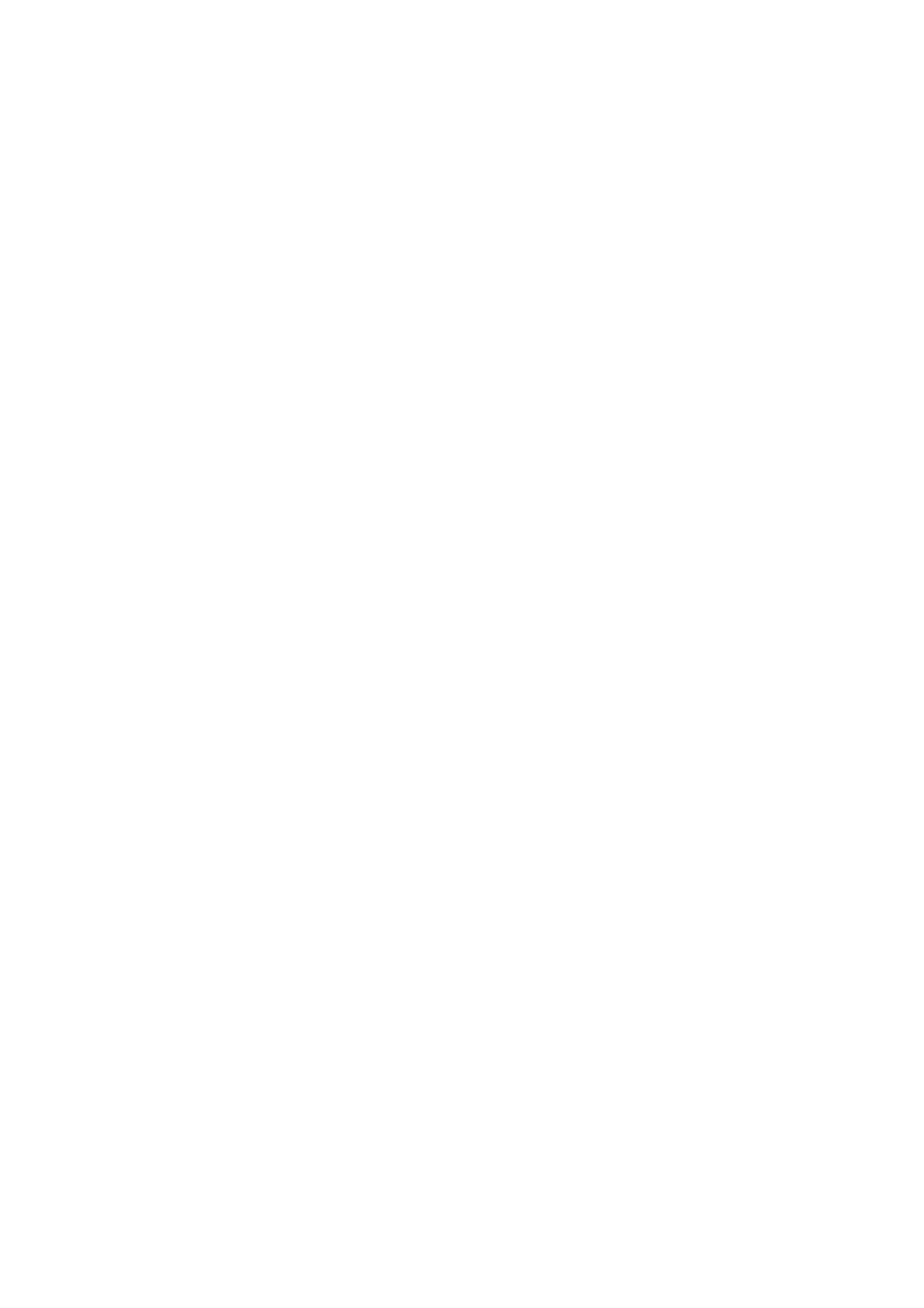

| A change on the SRDP (BTH) axle wheel hub and on the wheel bearing                              |  |
|-------------------------------------------------------------------------------------------------|--|
|                                                                                                 |  |
|                                                                                                 |  |
|                                                                                                 |  |
|                                                                                                 |  |
|                                                                                                 |  |
| Wheel hub bearing adjustment (Earlier design with sheet metal lock plate with locking tabs): 13 |  |
| Instructions for the later design of the wheel hub adjusting nut and lock plate                 |  |
|                                                                                                 |  |
|                                                                                                 |  |
|                                                                                                 |  |
|                                                                                                 |  |
| Installation of the planetary carrier (new wheel hub cover)(no illustration)  15                |  |
|                                                                                                 |  |
|                                                                                                 |  |
|                                                                                                 |  |
|                                                                                                 |  |
|                                                                                                 |  |
|                                                                                                 |  |
|                                                                                                 |  |
|                                                                                                 |  |
|                                                                                                 |  |
|                                                                                                 |  |



*NOTE ! This Manual is intended for use by experienced mechanics using safe procedures in properly equipped shops.*

*Safety precautions should always be followed such as wearing safety glasses, using adequate lifting aids, and using tools and equipment in good condition. Sisu Axles, Inc., its agents, associates or representatives are not responsible for damage or injury occurring while working on their components.*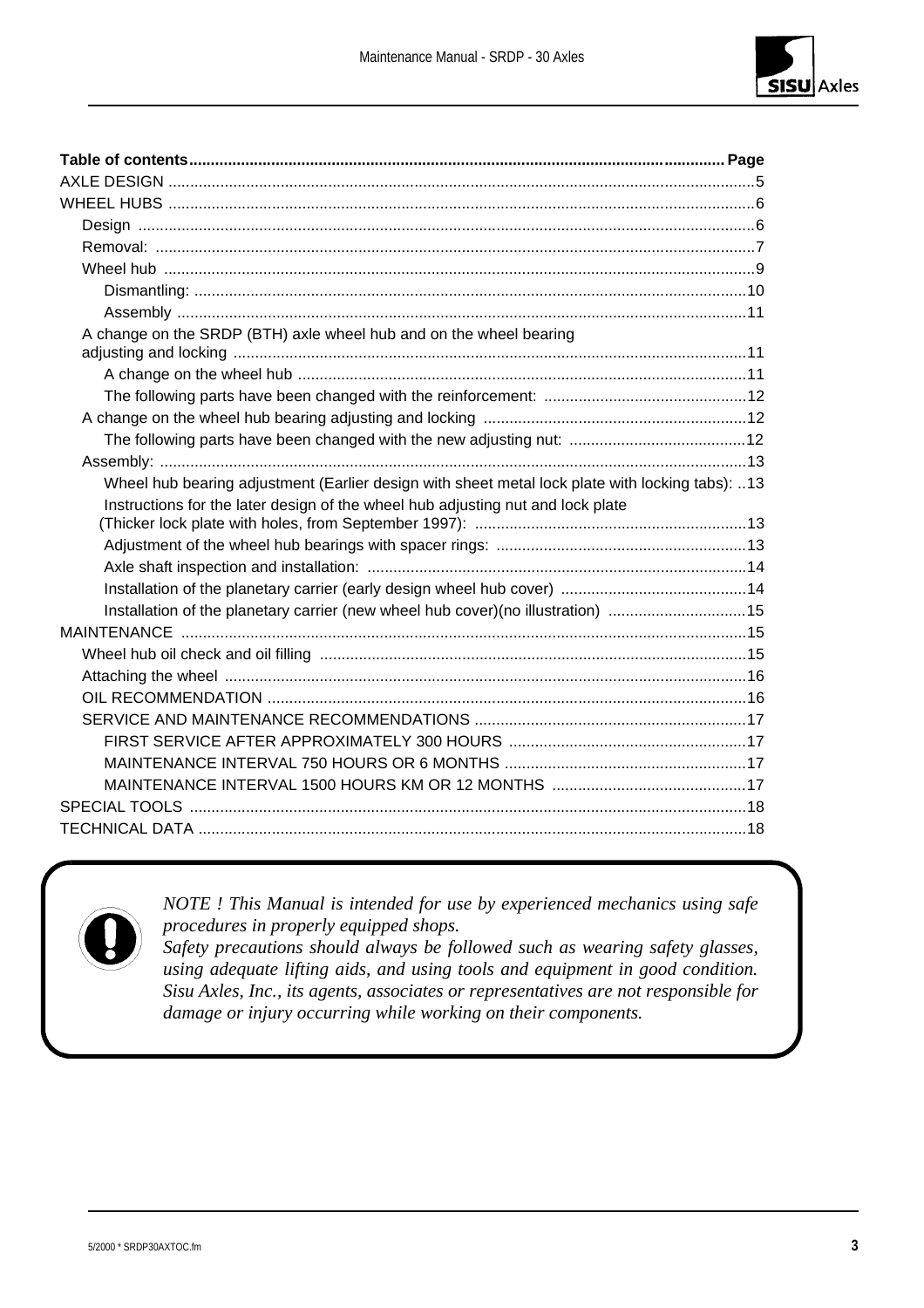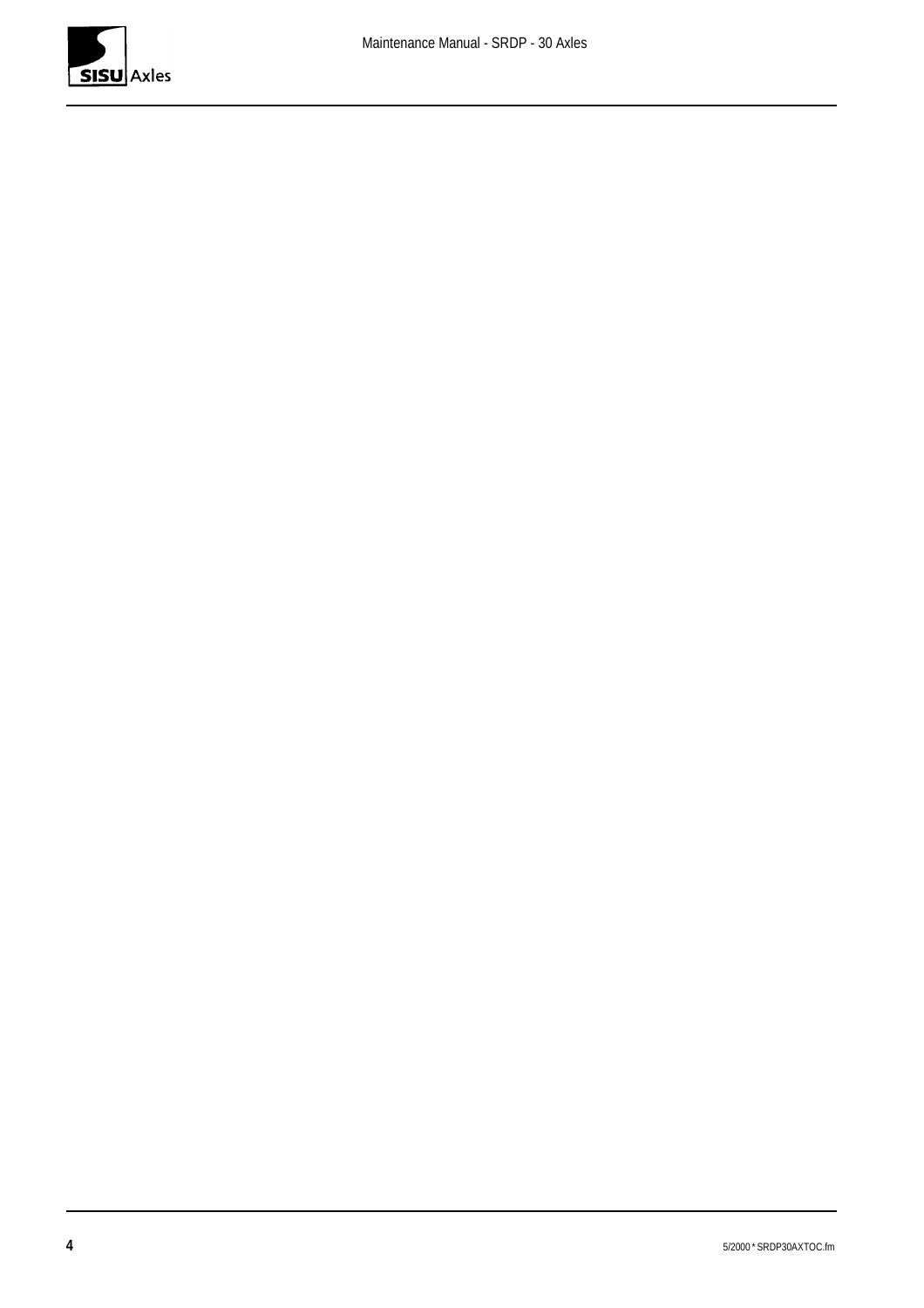

# <span id="page-4-0"></span>**1 AXLE DESIGN**

The axle casing is rectangular shaped and pressed of steel plate material. The primary reduction takes place in hypoid gear unit and secondary reduction in planetary gears, which are located in the wheel hubs.

The differential and wheel hubs are lubricated by common oil, but filling, draining and checking must be done by using separate plugs. **Drive gear is in separate manual.**

#### **Brakes are in separate manual.**



Picture 1: General view of SRDP Industrial axle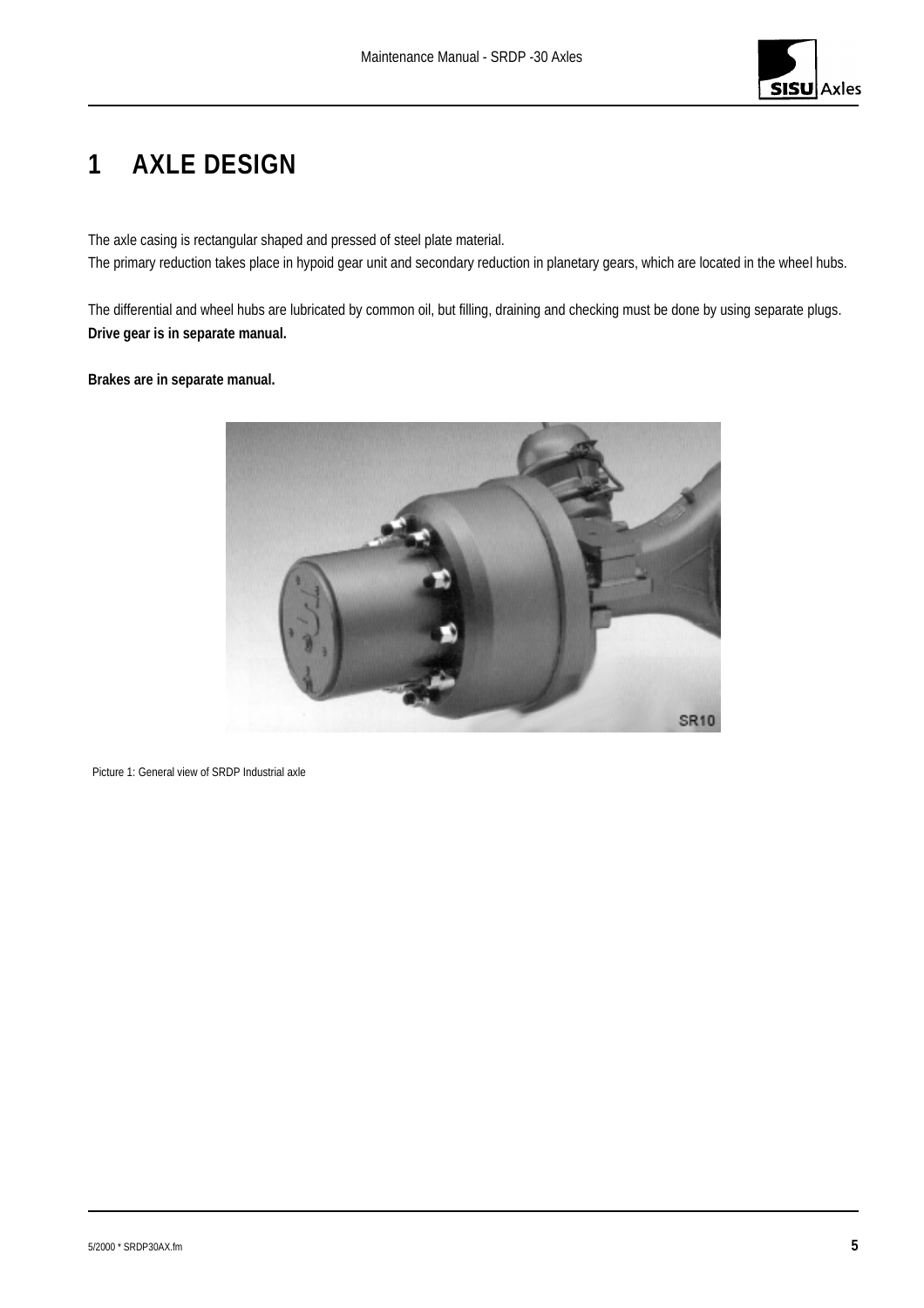

# <span id="page-5-0"></span>**2 WHEEL HUBS**

### <span id="page-5-1"></span>**2.1 Design**

There are two design of the wheel hub covers, which are slightly different. Most pictures in this manual do show the early design. In the following picture both variants are shown.



Picture 2: Wheel hub cover variants in the same illustration

In early wheel hub cover design items 31 - 35 are used. Items 29 and 30 and also 32 and 33 are common in both design.

The new type of the wheel hub cover, item 37 with different retaining screws (38) was **introduced approx. August 95** and with this change items 27 and 28 were added and these are used with this new design only.

New version is easily identified by eight (8) retaining screws (item 38) instead of the original five (5)(item 35).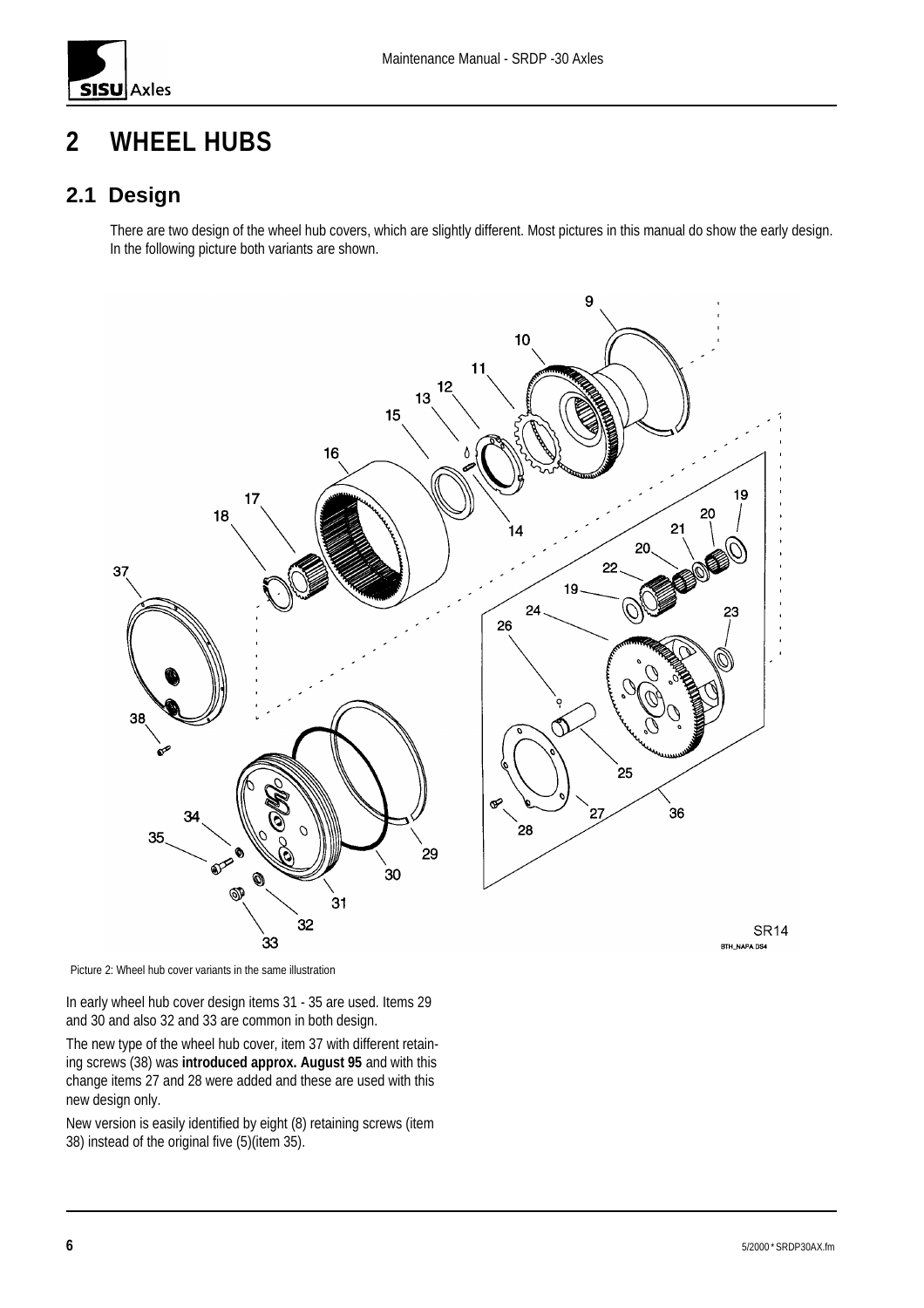

### <span id="page-6-0"></span>**2.2 Removal:**



<span id="page-6-2"></span>Picture 3: Oil drain plug (arrow)

- 1. Lift axle up and support it on axle stands. Take wheel off.
- 2. Remove drain plug (arrow in [Picture no. 3](#page-6-2)) and drain oil from the planetary gears into a suitable container.



Picture 5: Locking ring removed

<span id="page-6-1"></span>4. Remove locking ring (arrow) in [Picture no. 5](#page-6-1). Now the planetary carrier can be pulled out.



Picture 4: Hub cover retaining screws loosened

3. Unscrew hub cover retaining screws (5 or 8 pcs) and remove the cover.



Picture 6: Planetary carrier removed

- 5. Pull the axle shaft out from axle casing.
- 6. Take care of the spacer ring, which is under the sun gear on the axle threads.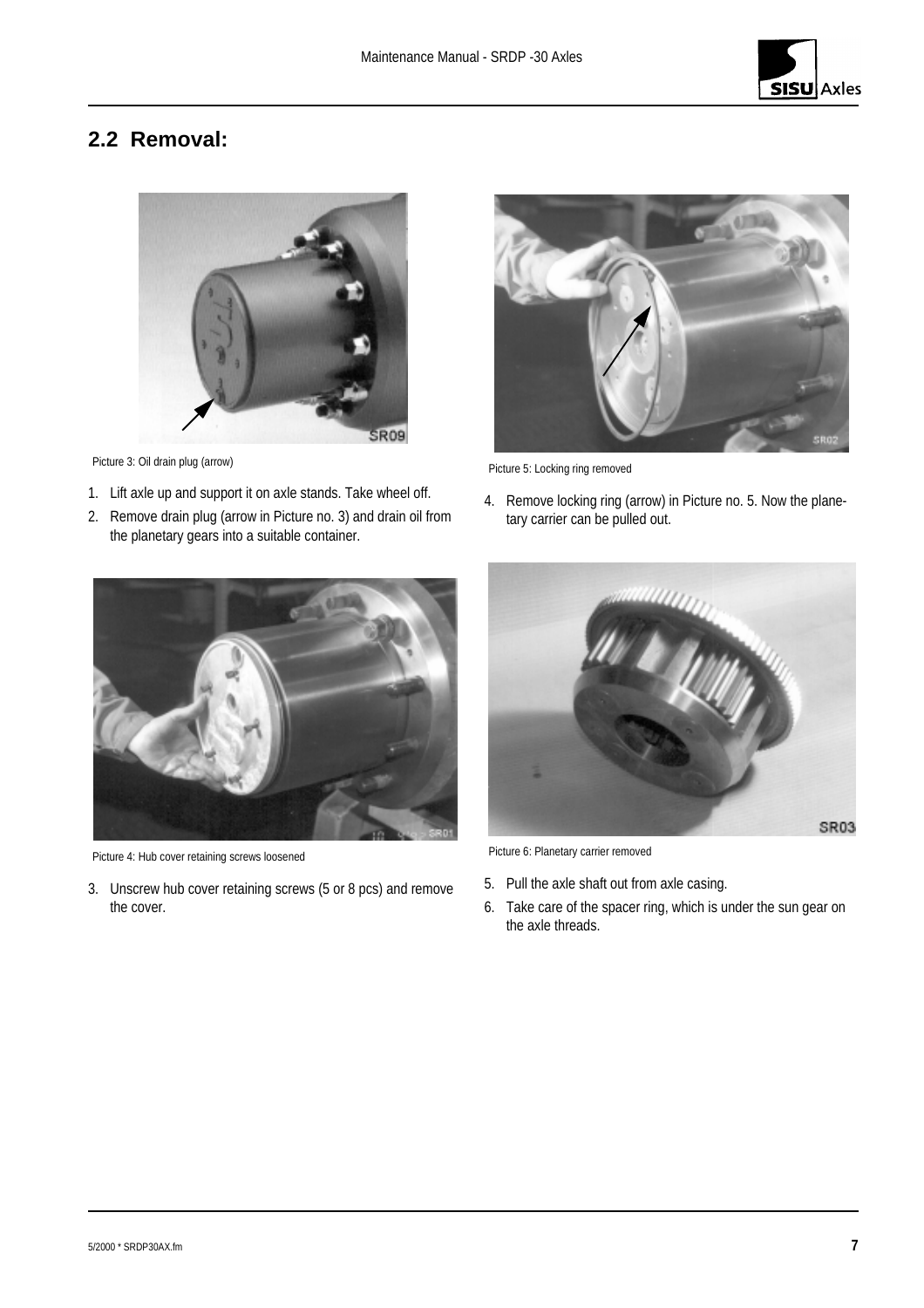



Picture 7: Planetary housing when planetary carrier is removed

<span id="page-7-0"></span>7. Remove lock screws from the bearing adjustment nut and straighten lock plate tab in the groove of the nut. Undo the nut and take care of it and the lock plate under it. See [Picture no.](#page-7-0)  [7](#page-7-0).



Picture 8: Removing the wheel hub bearing adjustment nut

- 8. Now it is possible to pull the ring gear with the hub out from the axle tube. Outer hub bearing will follow with the ring gear hub. To make removal easier, support the wheel hub a little.
- 9. Take care of the wheel hub bearing spacer and shim(s) and keep them separate so that they are not mixed with other adjustment parts.



Picture 9: Removing the planetary ring gear with its hub.

After removal of the planetary ring gear and its hub you can pull the wheel hub out. The inner wheel hub bearing and the hub seal will follow.



Picture 10: Removing the wheel hub.

It is possible to remove brake drums separately if necessary, for example to make wheel hub assembly lift easier.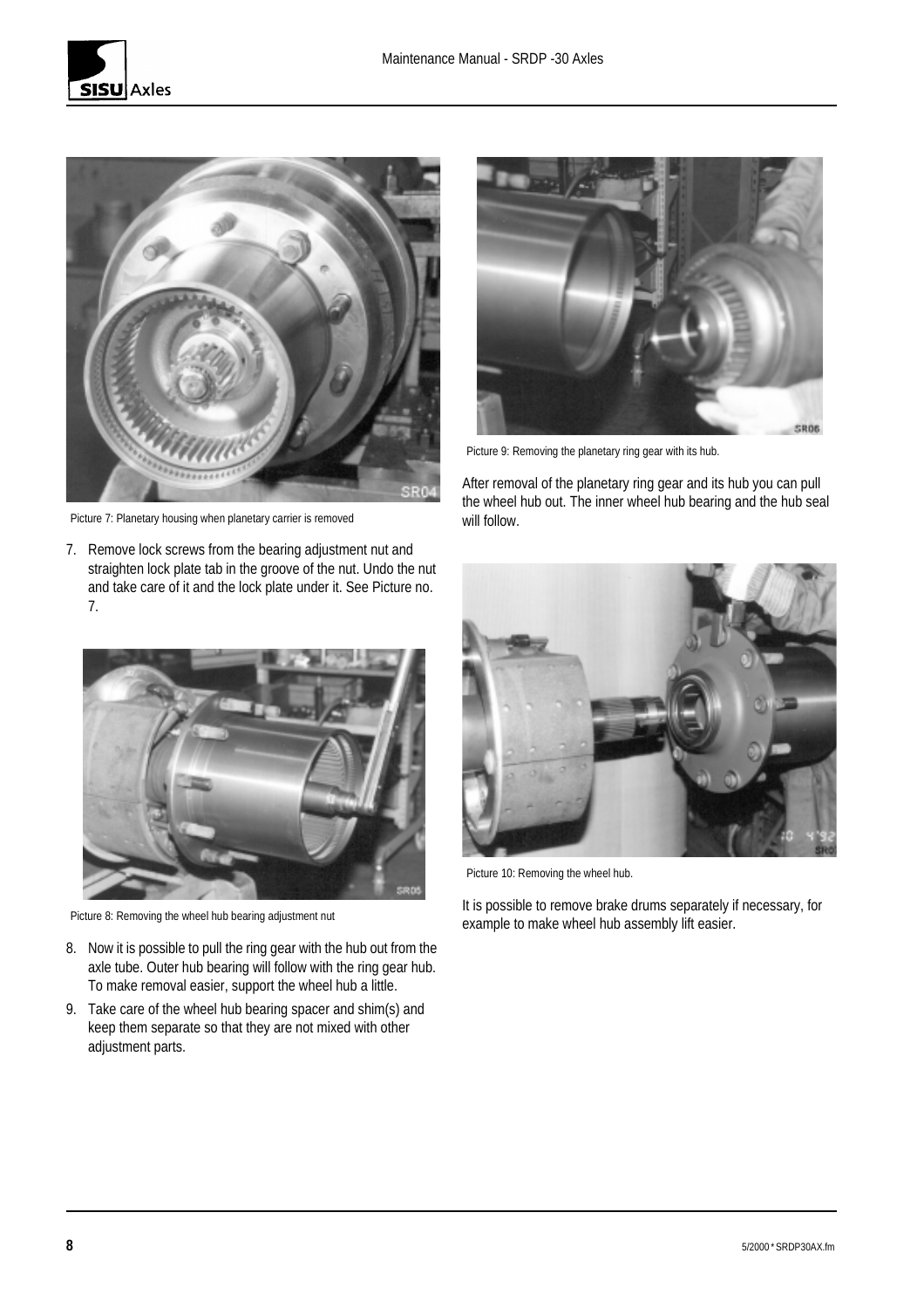

### <span id="page-8-0"></span>**2.3 Wheel hub**



<span id="page-8-1"></span>Picture 11: Wheel hub exploded (spacer 36 and shim(s) 37 are standard in production line from November -99).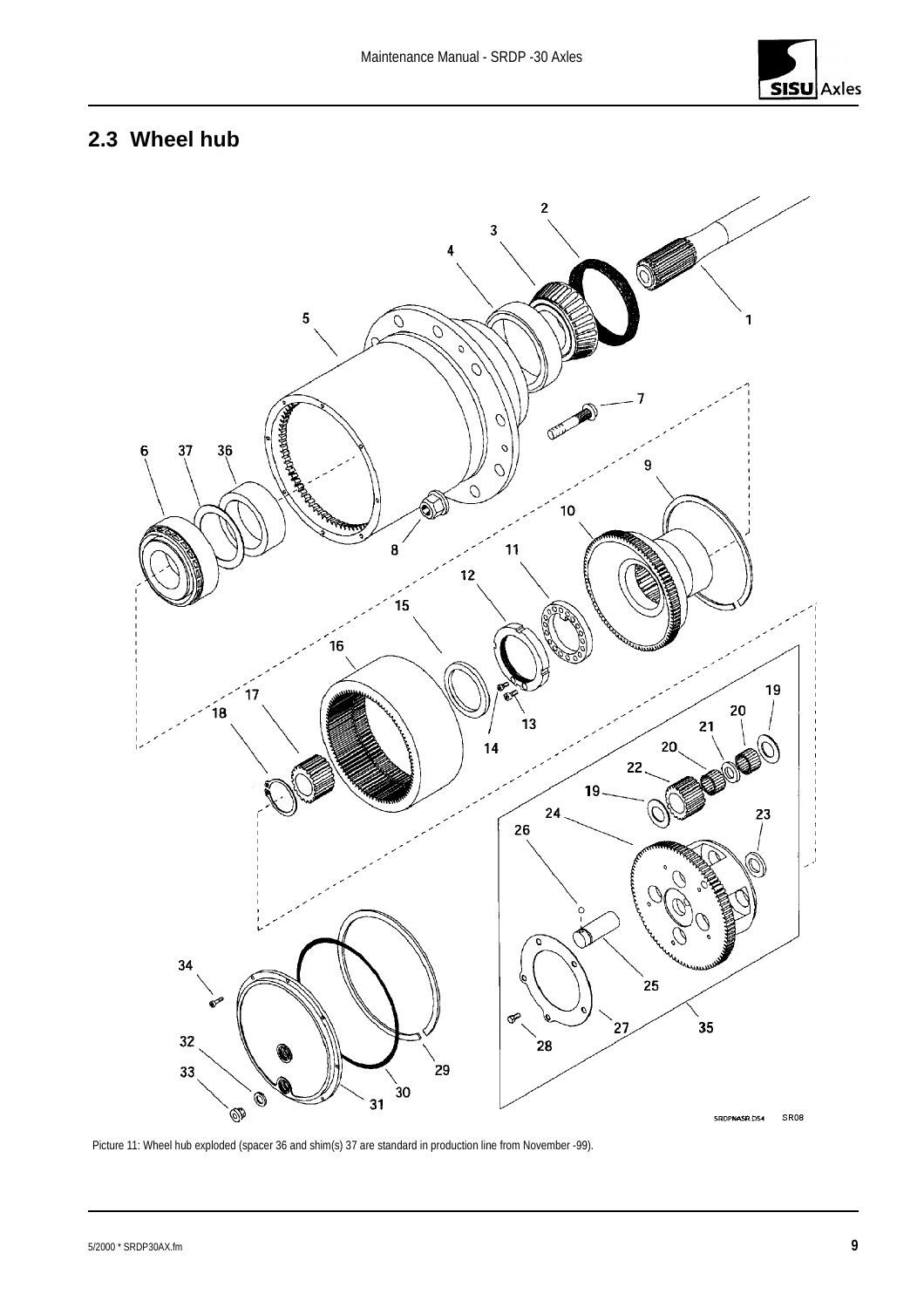



<span id="page-9-1"></span>Picture 12: Spacer ring (1) and shims (2) which are standard in production line from November -99

# **Note!**

**A spacer ring and adjusting shim(s) (1 and 2 in above [Picture no. 12\)](#page-9-1) have been added in the wheel hub assembly in the hub reduction rear axles. This change has been made to reduce the need for re-tightening the wheel hub bearings.** 

**There are no changes in other parts in the axle, only the spacer rings and the adjusting shims have been added.** 

**Date of change: 012/SRDP-30-S-1641/002 axles from serial No.93320, date 12.10.1999 012/SRDP-30-S-2057/006axles from serial No. 93367, date 12.10.1999 All other SRDP-30 axles from serial No. 93833, date 3.11.1999**

#### Interchangeability:

It is possible to install the new spacer rings and adjusting shims to the earlier design if desired.

Spare parts

| Spacer ring, I=44 mm     | 543-416-0400 | $\mathcal{P}$ |
|--------------------------|--------------|---------------|
| Adjusting shim s=0.10 mm | 590731-09510 | as regd.      |
| Adjusting shim s=0.15 mm | 590731-09515 | as regd.      |
| Adjusting shim s=0.20 mm | 590731-09520 | as regd.      |
| Adjusting shim s=0.50 mm | 590731-09550 | as regd       |

#### <span id="page-9-0"></span>**2.3.1 Dismantling:**

1. Remove the hub seal. Remove the inner wheel hub bearing out. Remove bearing outer races from hub by using soft drift, if bearing replacement is required.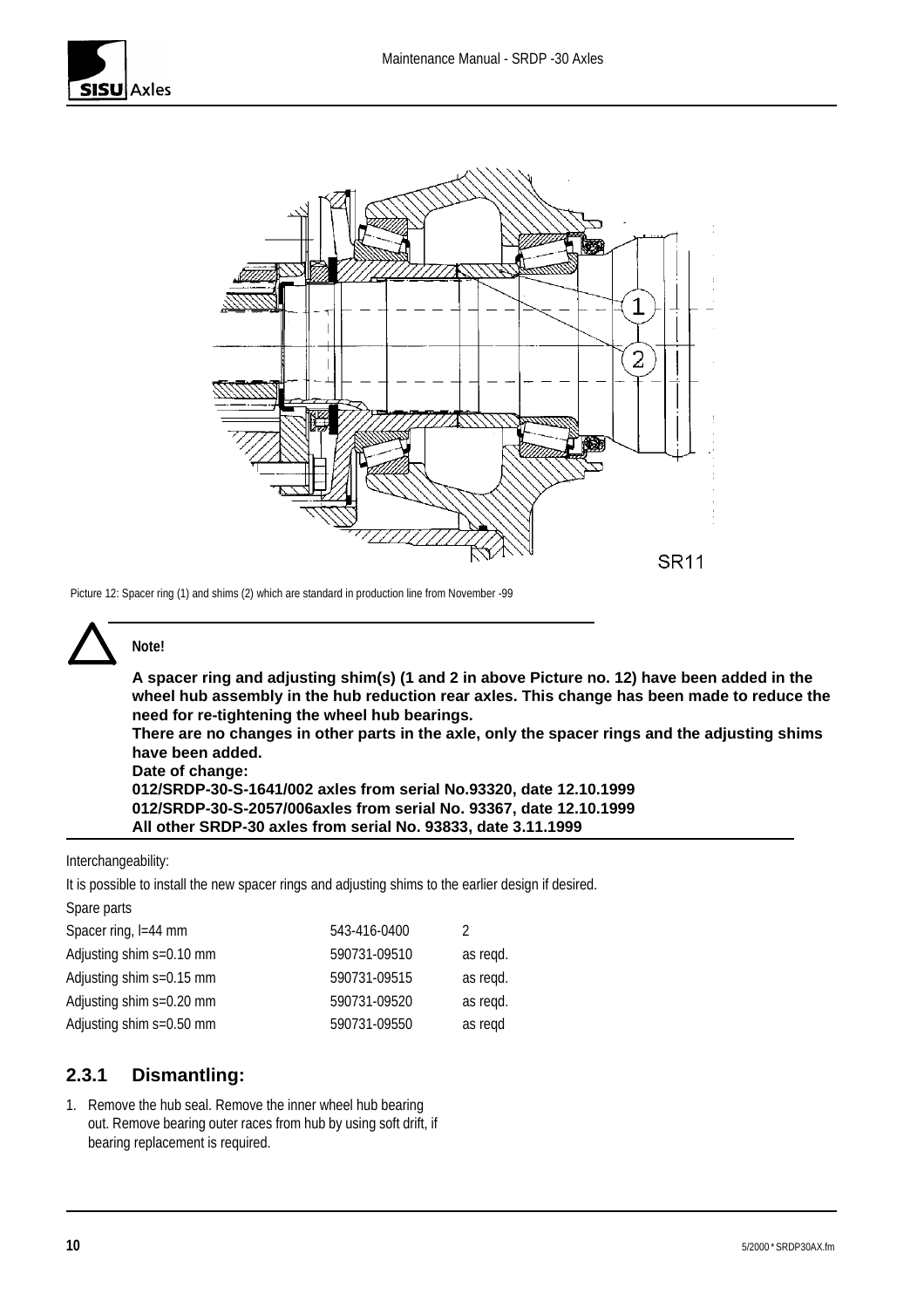



<span id="page-10-3"></span>Picture 13: Planetary in exploded view (later design)

- 2. Dismantle the planetary carrier by pressing the pins (25) of the planetary gears (22) out from inside by using a workshop press. After pin removal the planetary gears with bearing needles (20), trust washers (19) and spacers (21) are all loose. Carefully take care of all parts. Take care of the pin locking balls (26) too. (See [Picture no. 13](#page-10-3)).
- 3. Check that the trust washer (23 in [Picture no. 13](#page-10-3)) is firmly in position in the housing. If loose or worn out, replace it.

#### <span id="page-10-0"></span>**2.3.2 Assembly**

1. Inspect all planetary gear components and discard all excessively worn or damaged parts. Start assembly by inserting bearing needles (20 in [Picture no. 13](#page-10-3)) inside the planetary gears (21 in [Picture no. 13](#page-10-3)). There are two rows of needles and a spacer (22 in [Picture no. 13\)](#page-10-3). Use grease in assembly to make it easier and assure lubrication at startup.

2. When bearing needles and spacers are inserted you can place planetary gears with thrust washers (19 in [Picture no. 13\)](#page-10-3) inside the planetary carrier casing and press in respective pins (25 in [Picture no. 13](#page-10-3)) so that locking balls (26 in [Picture no. 13](#page-10-3)) may enter into their slots in the casing.



#### **Work phases 3 - 4 apply to later wheel cover design only.**



Picture 14: planetary wheel pin locking plate installed

- 3. Install planetary wheel pin locking plate (27 in [Picture no. 13\)](#page-10-3) on the planetary carrier surface and install the screws (28 in [Picture no. 13\)](#page-10-3).
- 4. Tighten screws to prescribed torque. (see [page 18\)](#page-17-1).

# <span id="page-10-1"></span>**2.4 A change on the SRDP (BTH) axle wheel hub and on the wheel bearing adjusting and locking**

#### <span id="page-10-2"></span>**2.4.1 A change on the wheel hub**

The shoulder for the SRDP inner wheel bearing has been reinforced. This was introduced approx. August 1995.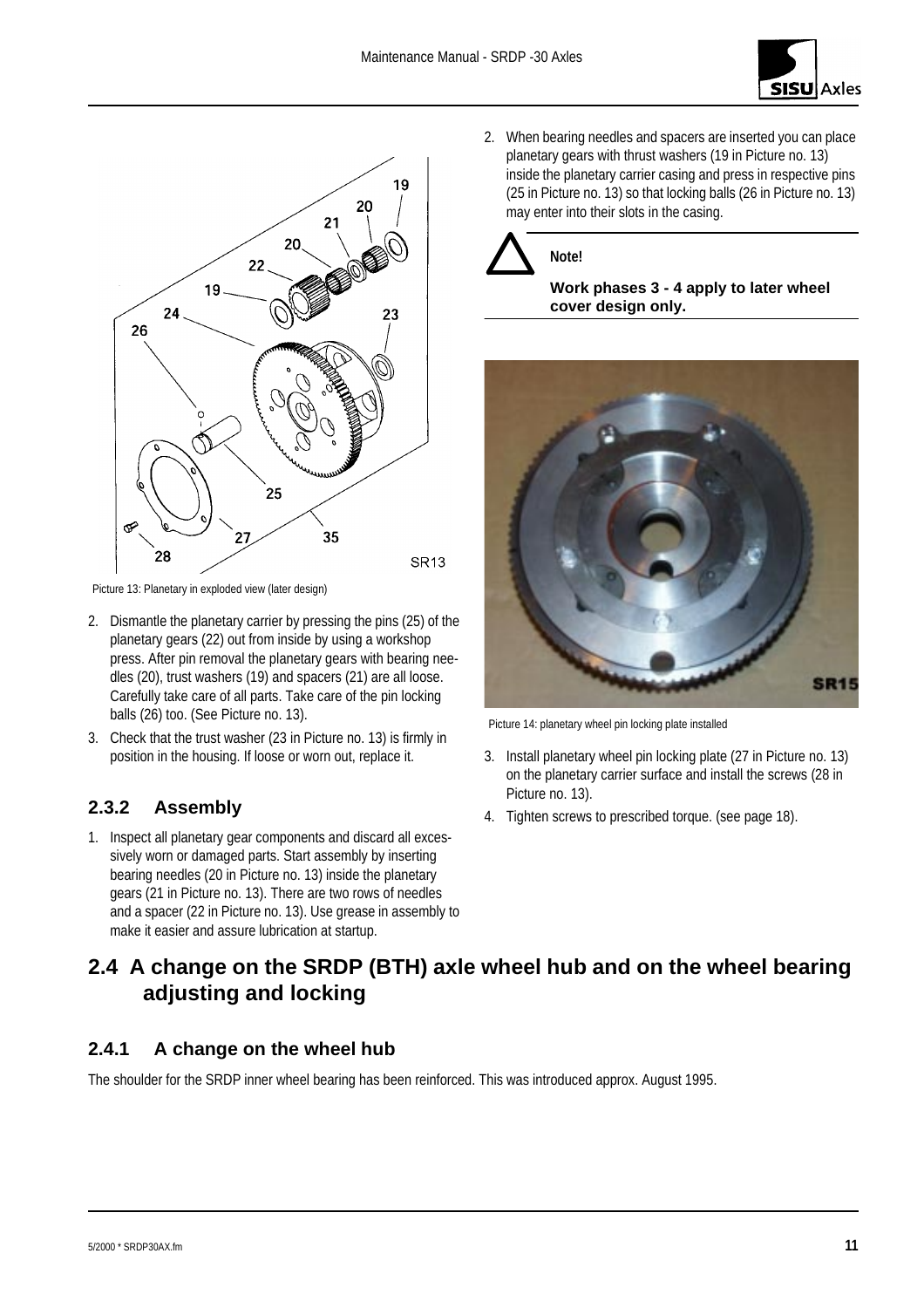

| <b>Description</b> | Old part number | qty/axle       | New part number | qty/axle | drum brake | <b>WDB</b> |
|--------------------|-----------------|----------------|-----------------|----------|------------|------------|
| Wheel hub          | 143-441-0100    | 2              | 143-441-0500    | 2        |            | Х          |
| Wheel hub          | 143-441-0200    | 2              | 143-441-0410    | 2        | x          |            |
| Planetary cover    | 141-422-0600    | 2              | 141-422-0410    | 2        | x          | X          |
| Shaft seal         | 91122-12103     | 2              | 91122-12701     | 2        | x          |            |
| <b>Screw</b>       | 90311-08208     | 10             | 90313-06168     | 16       | X          | X          |
| Seal ring          | 91208-08002     | 10             |                 |          | X          | X          |
| <b>Screw</b>       |                 |                | 90303-08203     | 10       | x          | Х          |
| Lock plate         |                 |                | 135-259-0210    | 2        | X          | X          |
| Sliding ring       | 143-428-0300    | $\overline{2}$ | 143-428-0310    | 2        |            | X          |
| Axle housing       | 143-112-XXXX    |                | 543-114-XXXX    |          | X          | X          |

#### <span id="page-11-0"></span>**2.4.2 The following parts have been changed with the reinforcement:**



## <span id="page-11-1"></span>**2.5 A change on the wheel hub bearing adjusting and locking**

The locking of the wheel bearing adjusting nut was changed in all SRDP- and FRDP axles beginning on the SRDP WDB-axle on June 1997 as follows:

Axle assembly numbers were not changed. Serial numbers are the following:

| SRDP WDB         | 71546 | June 1997.     |
|------------------|-------|----------------|
| SRDP drum brakes | 72067 | September 1997 |

#### <span id="page-11-2"></span>**2.5.1 The following parts have been changed with the new adjusting nut:**

| <b>Description</b>    | Old part number | <b>Qty/axle</b> | New part number | <b>Qty/axle</b> |
|-----------------------|-----------------|-----------------|-----------------|-----------------|
| Ring gear hub         | 135-271-0400    | 2               | 535-271-0401    |                 |
| Special nut           | 099-290-8003    | 2               | 599-290-8004    |                 |
| Lock plate            | 099-459-0000    | 2               | 143-418-0510    | 2               |
| <b>Screw</b>          | 90319-06106     | 4               |                 |                 |
| <b>Screw</b>          | $- -$           |                 | 590319-08186    |                 |
| <b>Screw</b>          | --              |                 | 590319-08126    | 2               |
| Adjustment wrench     | 7143-024-020    |                 | 7543-050-020    |                 |
| Adjustment wrench WDB | 7143-053-030    |                 | 7543-050-020    |                 |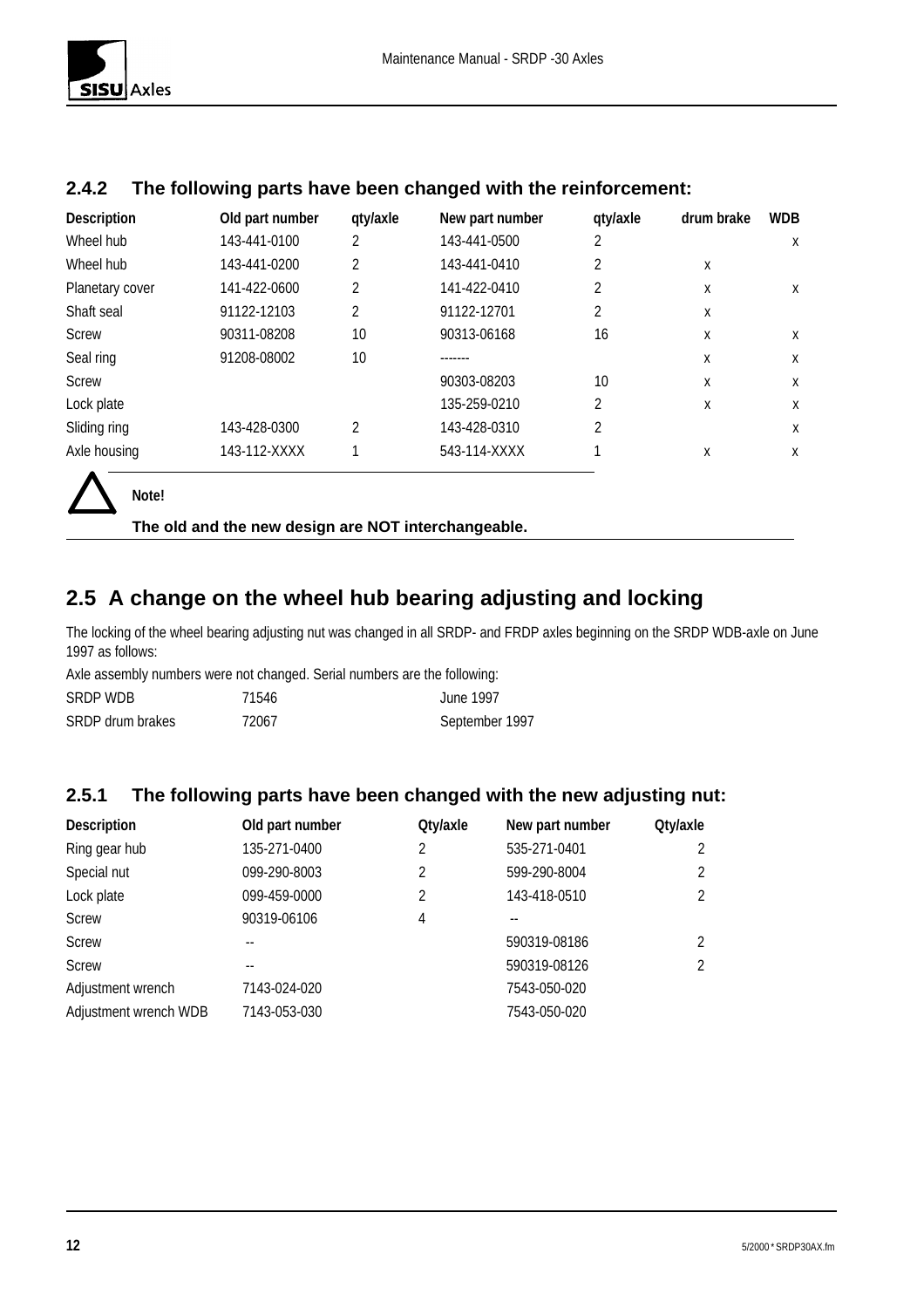

# **Note!**

**The part number of the ring gear will not change. The new and the old parts cannot be used in the same design but the new locking can be used in the old axles if the ring gear hub is changed accordingly.**

# <span id="page-12-0"></span>**2.6 Assembly:**

Inspect the wheel hubs carefully before assembly. The wheel hub seal should always be replaced. Bearings have to be inspected carefully and replaced if any defects, such as scratches, wear spots or discolouring appear. Check also that bearing outer races are tight in their seats. If races are loose in the hub, the hub has to be replaced. Inspect condition of the planetary ring gear and its fixing into the hub. If any defects are found in the ring gear it has to be replaced. Before removing the ring gear you removed the retaining ring (9 in [Picture](#page-8-1)  [no. 11\)](#page-8-1)

- 1. Install bearing races with a workshop press to assure their correct installation into their seats. When the races are installed, place inside bearing onto the race and install the wheel hub seal. Lubricate seal inside and the bearing rollers and surfaces prior the installation. Now the wheel hub is assembled and ready for installation.
- 2. Lift the wheel hub onto the axle tube.
- 3. Install spacer ring and shim(s) (36 and 37 in [Picture no. 11\)](#page-8-1) on the axle tube. **This is standard only in the latest design.**
- 4. Install lubricated outer hub bearing as well. Install the lock plate and bearing adjustment nut and tighten slightly with wrench No. 7143 015 020. Tighten the nut and rotate the hub few turns in both direction.
- 5. Perform adjustment of the wheel hub bearing as follows:

#### <span id="page-12-1"></span>**2.6.1 Wheel hub bearing adjustment (Earlier design with sheet metal lock plate with locking tabs):**

- 1. Install the sheet metal lock plate and bearing adjusting nut and tighten slightly with wrench No. 7143 024 020.
- 2. Tighten the adjusting nut to 200 Nm [147 lb.-ft.] torque while rotating the hub. Then, loosen the nut by max 1 locking tab places (approx. 19°) and lock the nut in this position with two lock screws and by bending a lock plate tab into the nut groove
- 3. Use Loctite locking liquid and tighten lock screws to 12 Nm (9 ft.-lb.) torque by a torque wrench.

#### <span id="page-12-2"></span>**2.6.2 Instructions for the later design of the wheel hub adjusting nut and lock plate (Thicker lock plate with holes, from September 1997):**

- 1. Install the lock plate and bearing adjusting nut.
- 2. Tighten the adjusting nut (12 in picture 11) with tool No. 7543- 050-020 to 500 Nm [370 lb.-ft.] torque while rotating the hub.
- 3. Then loosen the nut about 1/4...1/2 turns and tighten the nut to 250 Nm [185 lb.-ft.] torque while rotating the hub again.
- 4. Then loosen the nut only so that the longer of the lock screws can be installed in one of the two thread holes (M8) so that the tip of the longer lock screw goes to the a bore in the lock plate.
- 5. Use Loctite locking liquid and tighten the lock screws to 12 Nm [9 lb.-ft.] torque.
- 6. Check the correct bearing clearance (0...0.05 mm) with a dial gauge by moving the hub in the direction of the axle spindle while rotating the hub.
- 7. Repeat the adjustment if necessary.

#### <span id="page-12-3"></span>**2.6.3 Adjustment of the wheel hub bearings with spacer rings:**

- 1. Use standard spacer ring (36 in [Picture no. 11](#page-8-1)) and all old shims (37) which were removed, or use standard spacer ring + 1,2 mm thick shim(s) if old shims are not available.
- 2. Install the hub and bearings as well the ring gear (16) with the hub.
- 3. Install locking plate (11) and nut (12).
- 4. Tighten the nut (12) to 250 Nm [185 lb.-ft.] torque while rotating the hub.
- 5. If the hub rotation stops while torquing the nut, remove the wheel bearing adjusting nut and remove the ring gear hub with the outer hub bearing inner race and insert some additional shim(s).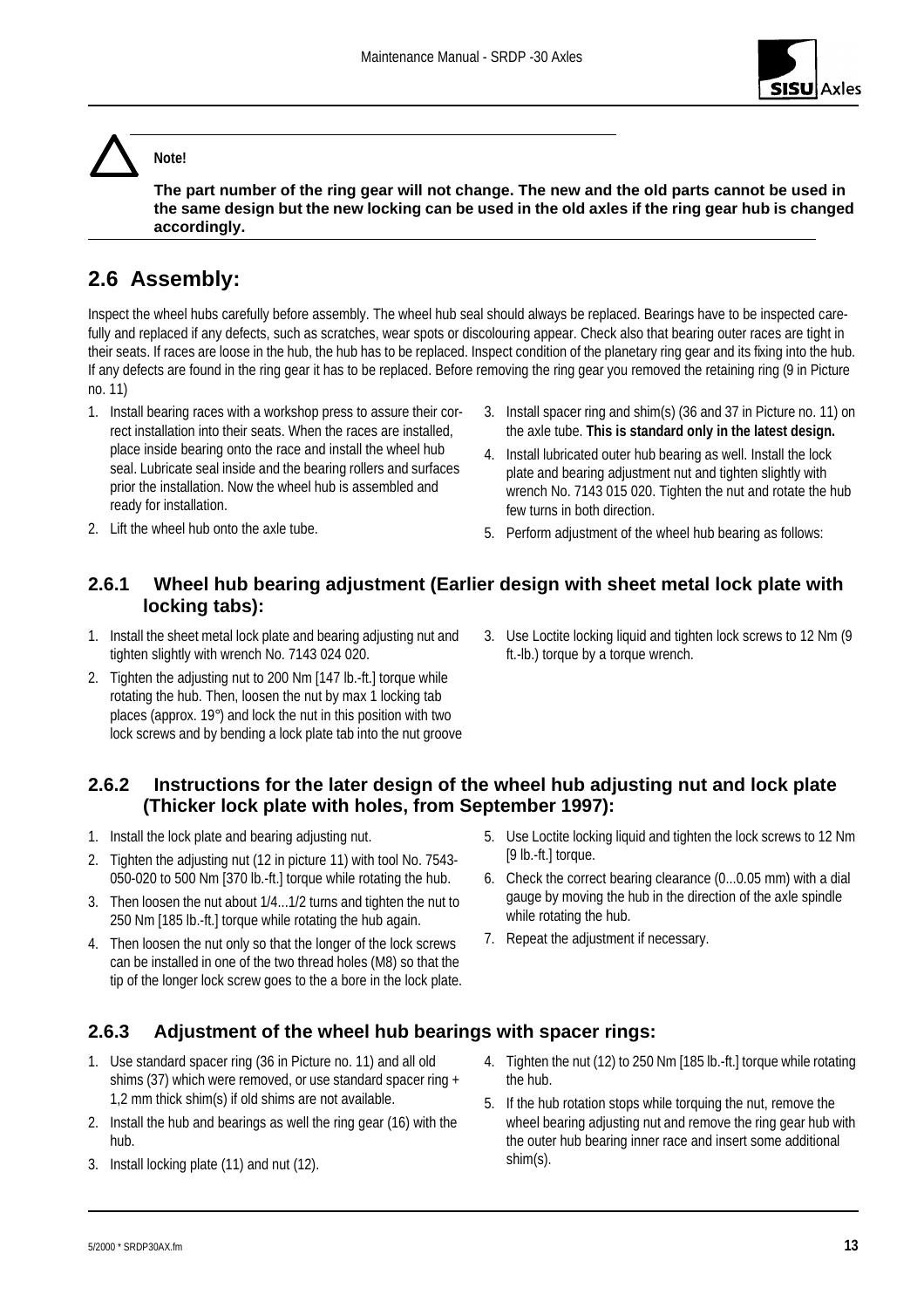

- 6. Repeat working phases 2 thru 4 until the wheel hub rotates freely.
- 7. Check the bearing clearance/preload with a dial indicator. Attach the dial indicator by its magnetic holder to the hub and place the tip of the gauge against the ring gear hub. Move the hub in the direction of the axle while turning it back and forth and read the clearance on the dial.
- 8. If the clearance is over 0.05 mm, [0.002 inches] remove the wheel bearing adjusting nut and remove the ring gear hub with the outer hub bearing inner race. Remove the adjusting shims to reduce the thickness of the shims so that the correct installing preload/clearance from -0.05 to +0.03 mm [-0.002 to 0.001 inches] can be achieved.
- 9. Install the shims and the ring gear hub with bearing and tighten the wheel bearing adjusting nut to 1000 Nm [738 lb.-ft.] torque while rotating the hub.
- 10. Check the wheel hub rolling torque. It must be  $8 \pm 2$  Nm when measured by a torque wrench in the middle of the wheel hub cover (a special fixture is required) or 43 - 71 N when measured by a spring scale and a piece of the string around the wheel hub circumference (See [Picture no. 15](#page-13-2)).

#### <span id="page-13-0"></span>**2.6.4 Axle shaft inspection and installation:**

The axle shaft and associated sun wheels have to be inspected prior the installation.

Special attention has to be paid to the condition of teeth of the sun wheel. No cracks are allowed. If defects are found the sun wheel has to be replaced.



<span id="page-13-2"></span>Picture 15: Rolling torque measurement with a spring scale



If excessive clearance is found in the splines between the sun gear and axle shaft sun gear and/or axle shaft have to be replaced.

Install axle shaft after wheel hub bearing adjustment. Prior installation place the protection plate (item 15 in picture [11](#page-8-1)) onto the shaft or the axle tube threads and assure correct installation.

#### <span id="page-13-1"></span>**2.6.5 Installation of the planetary carrier (early design wheel hub cover)**

- 1. Assembled planetary carrier may be installed after installation of the axle shaft and the protection plate (15 in [Picture no. 11](#page-8-1)).
- 2. Before and under the installation of the planetary carrier, make sure that sun gear thrust ring (23 in [Picture no. 11](#page-8-1)) is properly seated in the casing.
- 3. During installation of the casing rotate it back and forth a little so that all gears do engage and you can push it in.

<span id="page-13-3"></span>

Picture 16: Installation of the retaining ring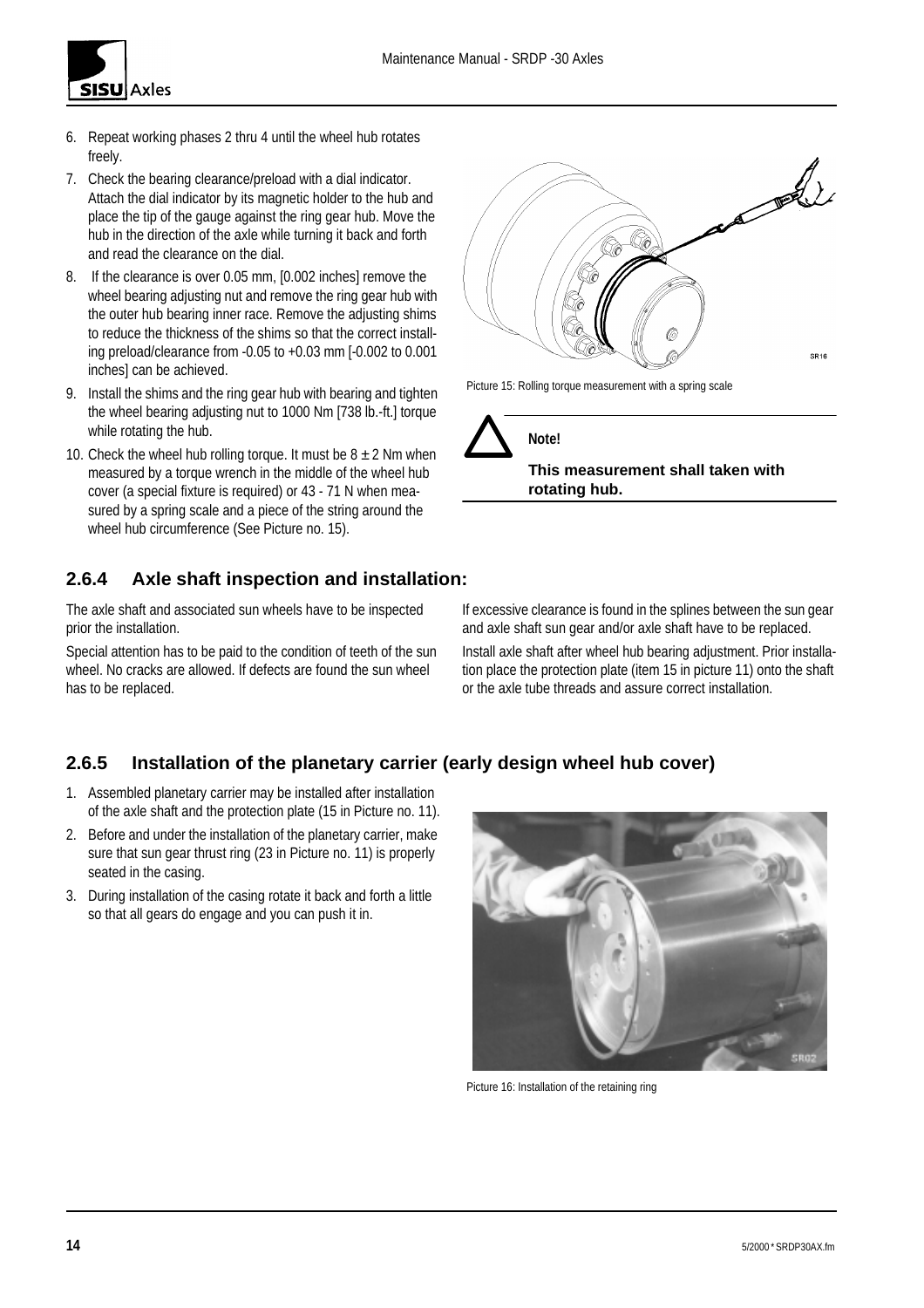

4. When the planetary carrier is seated, lock it with the retaining ring (see [Picture no. 16\)](#page-13-3). Finally install the hub cover and the screws (35 in [Picture no. 11](#page-8-1)) and tighten them to prescribed torque. (see [page 18](#page-17-1)). O-ring (30 in [Picture no. 11](#page-8-1)) and copper washers for the screws (34 in [Picture no. 11](#page-8-1)) always have to be replaced with repairs.



Picture 17: Installation of the hub cover

#### <span id="page-14-0"></span>**2.6.6 Installation of the planetary carrier (new wheel hub cover)(no illustration)**

- 1. Assembled planetary carrier may be installed after installation of the axle shaft and the protection plate (15 in [Picture no. 11](#page-8-1)).
- 2. Before and during the installation of the planetary carrier, make sure that sun gear thrust ring (23 in picture [Picture no. 11](#page-8-1)) is properly seated in the casing.
- 3. During installation of the casing rotate it back and forth a little so that all gears engage and you can push it in.
- 4. When the planetary carrier is seated, lock it with the retaining ring (as in [Picture no. 16\)](#page-13-3). Finally install the hub cover and the screws (38 in [Picture no. 11](#page-8-1)) and tighten them to prescribed torque. (see [page 18](#page-17-1)). O-ring (30 in [Picture no. 11\)](#page-8-1) always has to be replaced with repairs.

# <span id="page-14-1"></span>**3 MAINTENANCE**

### <span id="page-14-2"></span>**3.1 Wheel hub oil check and oil filling**



Picture 18: Wheel hub oil drain plug (2) and level plug (1)

- 1. Rotate the wheel hub so that the drain plug (2) in the lowest position.
- 2. Remove the level plug (1) and fill recommended oil to the level of the plug opening.

**Note!**

**To prevent possible oil leaks use FEL-PRO 51464 or LOCTITE 572 thread sealing compound in axle casing oil drain plug threads at plug installation. Spread the sealing compound evenly on the plug and the opening threads before installation. THIS APPLIES TO TAPERED OIL DRAIN** 

**PLUGS IN AXLE CASING ONLY - ALL FLANGED OIL PLUGS ARE FITTED WITH SEPARATE SEALS AND DO NOT REQUIRE USE OF THE SEALING COMPOUND.**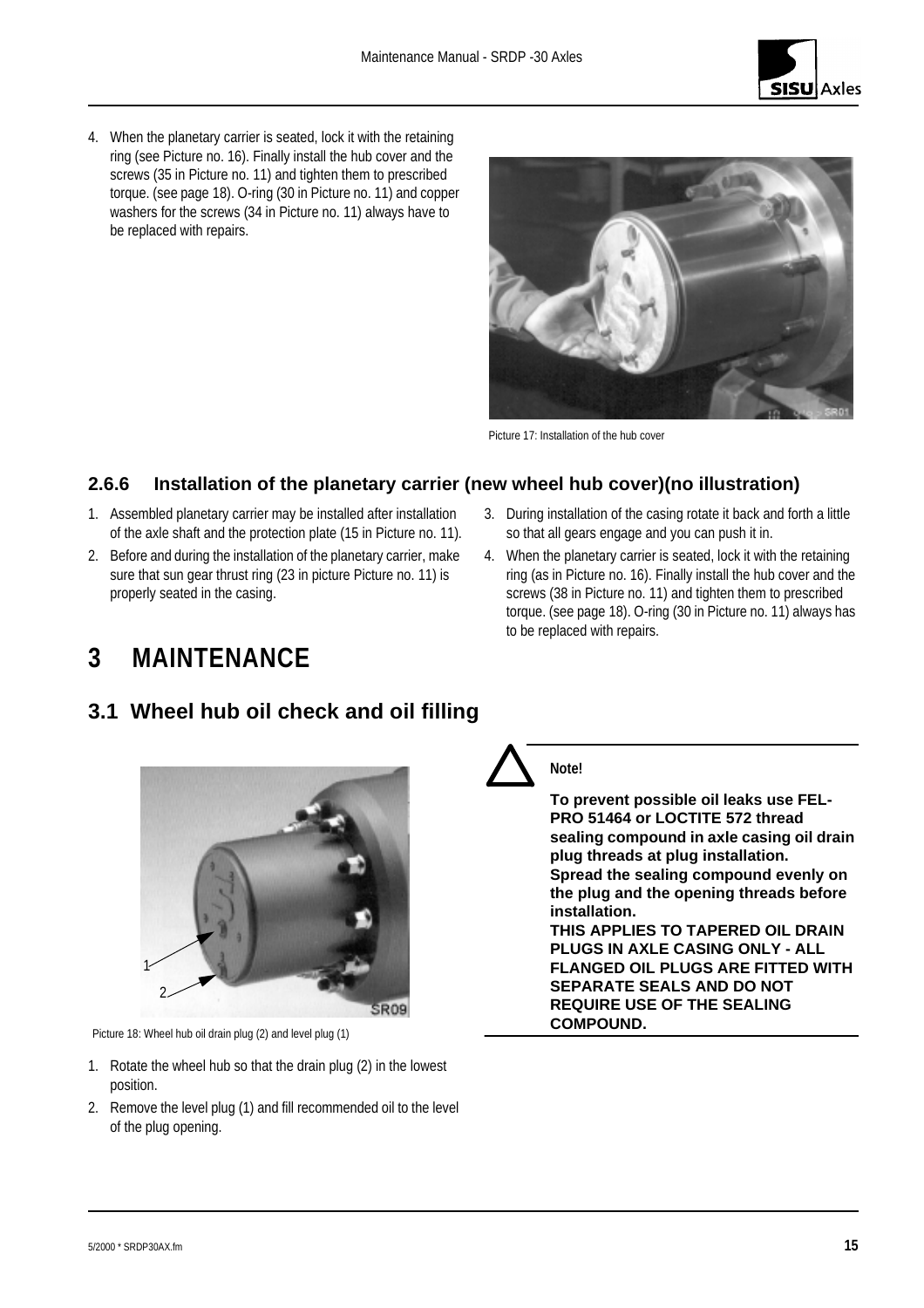

### <span id="page-15-0"></span>**3.2 Attaching the wheel**



Check that the wheel nuts and bolts are clean and undamaged. Lubricate the bolt threads with a little oil. The tightening torque of the nuts is 550 Nm.

Check the tightness of the nuts again at the latest after one day's driving.

Kuva 19: Wheel nut tightening sequence

# <span id="page-15-1"></span>**3.3 OIL RECOMMENDATION**

#### **Oil grade:** API GL 5

Also synthetic oils are allowed.

Viscosity: selected from the following chart according to the ambient atmospheric temperature. The same oil is to be used for both the drive gear and the hubs.



Picture 20: Recommended oil viscosity (SAE) according to the ambient atmospheric temperature.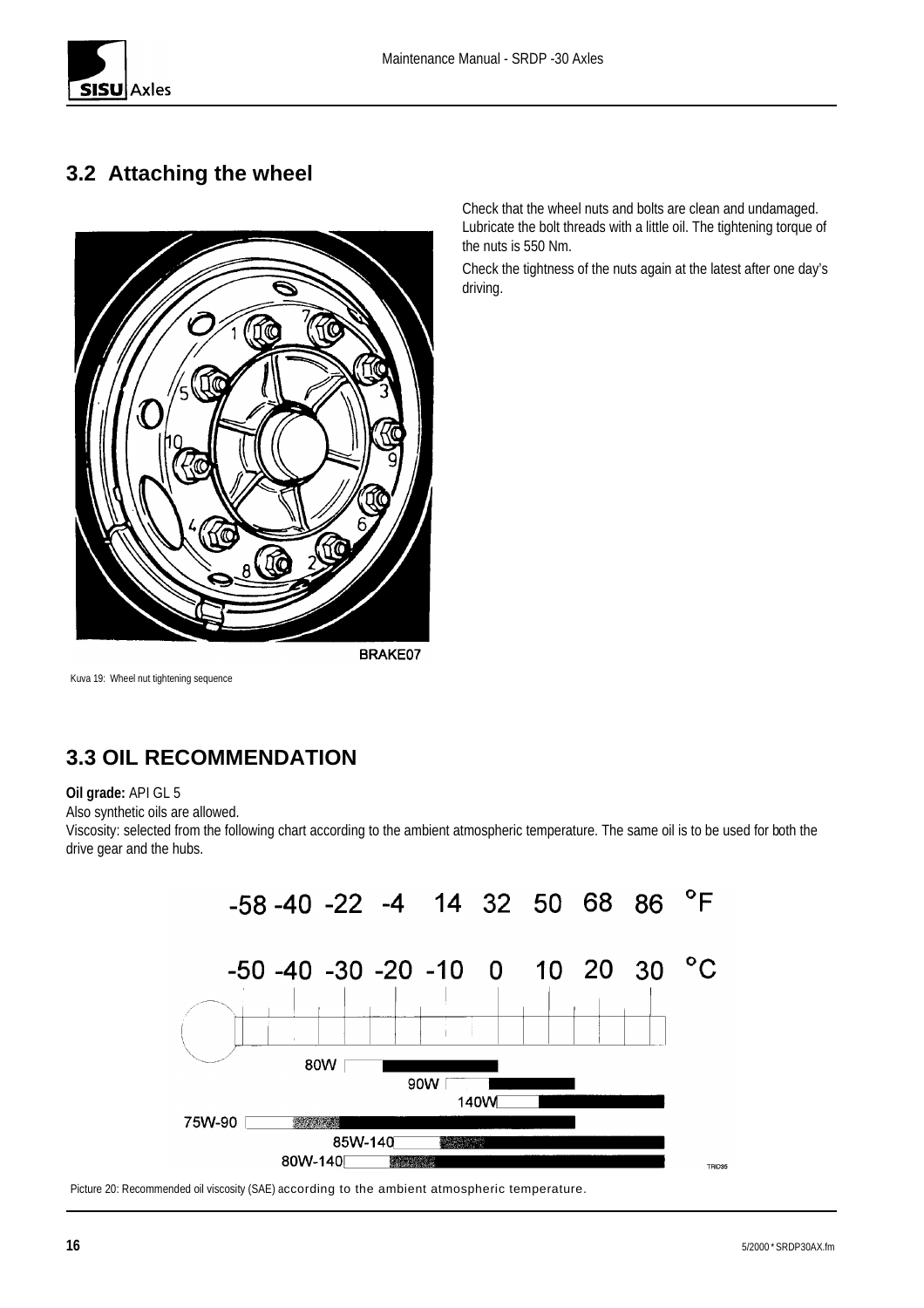

## <span id="page-16-0"></span>**3.4 SERVICE AND MAINTENANCE RECOMMENDATIONS**

#### <span id="page-16-1"></span>**3.4.1 FIRST SERVICE AFTER APPROXIMATELY 300 HOURS**

• Change the oil (API GL-5)

• Check wheel hub bearing adjustment

#### <span id="page-16-2"></span>**3.4.2 MAINTENANCE INTERVAL 750 HOURS OR 6 MONTHS**

- Check the adjustment and the proper operation of the slack adjusters
- Check the thickness of the brake linings (if less than 6 mm the linings have to be replaced)
- Check the oil level of the differential carrier and the hubs
- Check that the breather is working properly
- Check the overall condition of the axle (possible oil leak etc.)

#### <span id="page-16-3"></span>**3.4.3 MAINTENANCE INTERVAL 1500 HOURS KM OR 12 MONTHS**

- Perform all the above points
- Check wheel hub bearing adjustment
- Change the oil (API GL-5) for the differential carrier and the hubs
- Clean or change the suction filter in the oil pump inlet (if pump is used)
- The crease lubrication according to the vehicle's standard schedule.